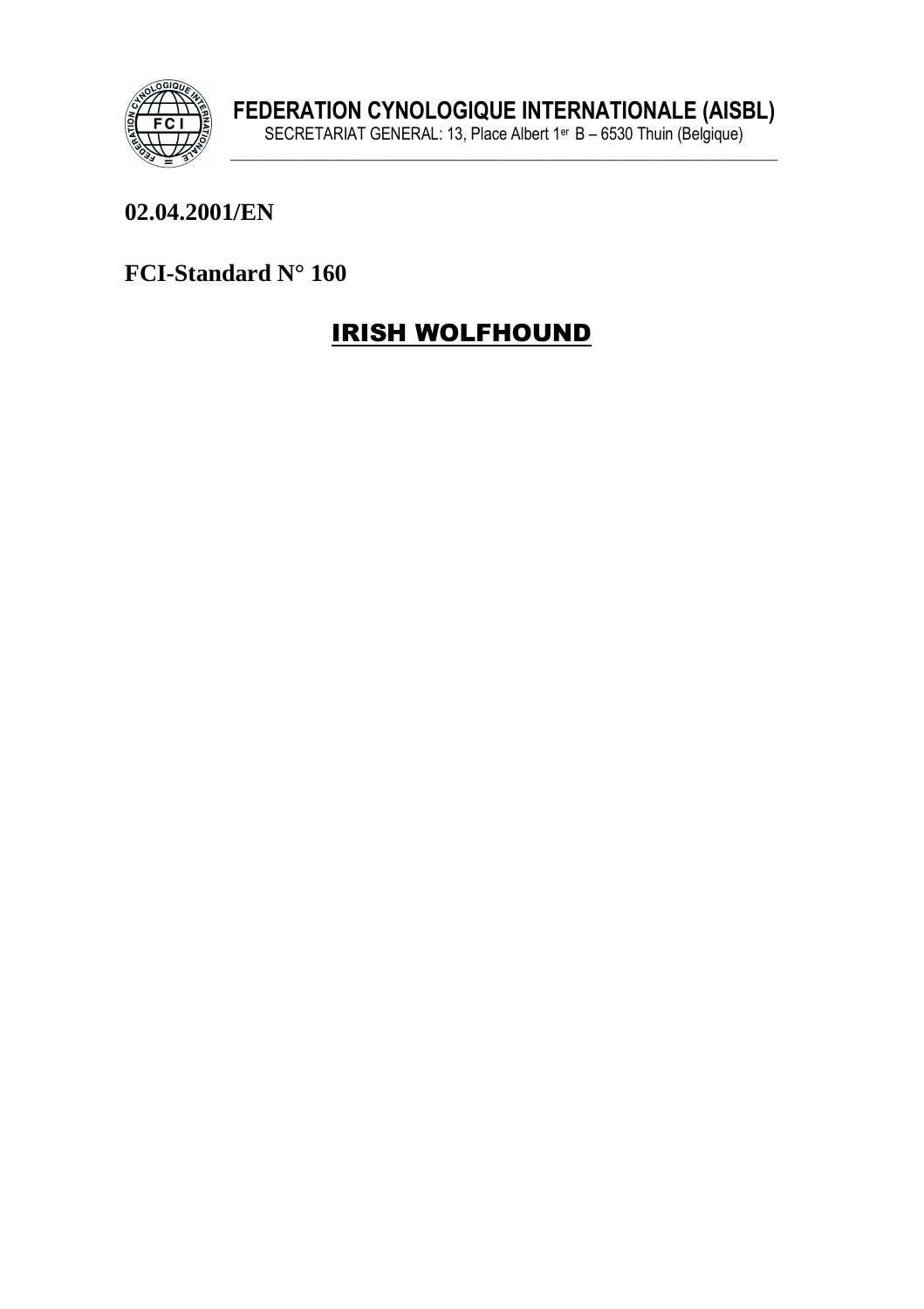#### **COUNTRY OF ORIGIN** : Ireland.

#### **DATE OF PUBLICATION OF THE ORIGINAL VALID STANDARD** : 13.03.2001.

**UTILIZATION** : Up to the end of the17th century, Irish Wolfhounds were used for hunting wolves and deer in Ireland. They were also used for hunting the wolves that infested large areas of Europe before the forests were cleared.

#### **CLASSIFICATIONS FCI** : Group 10 Sighthounds. Section 2 Rough-haired Sighthounds. Without working trial.

**BRIEF HISTORICAL SUMMARY**: We know the continental Celts kept a greyhound probably descended from the greyhound first depicted in Egyptian paintings. Like their continental cousins, the Irish Celts were interested in breeding large hounds. These large Irish hounds could have had smooth or rough coats, but in later times, the rough coat predominated possibly because of the Irish climate. The first written account of these dogs was by a Roman Consul 391 A.D. but they were already established in Ireland in the first century A.D. when Setanta changed his name to Cu-Chulainn (the hound of Culann). Mention is made of the Uisneach (1st century) taking 150 hounds with them in their flight to Scotland. Irish hounds undoubtedly formed the basis of the Scottish Deerhound. Pairs of Irish hounds were prized as gifts by the Royal houses of Europe, Scandinavia and elsewhere from the Middle ages to the 17th century. They were sent to England, Spain, France, Sweden, Denmark, Persia, India and Poland. In the15th century each county in Ireland was required to keep 24 wolfdogs to protect farmers' flocks from the ravages of wolves. The Cromwellian prohibition (1652) on the export of Wolfhounds helped preserve their number for a time but the gradual disappearance of the wolf and continued demand abroad reduced their numbers almost to the point of extinction by the end of the 17th century.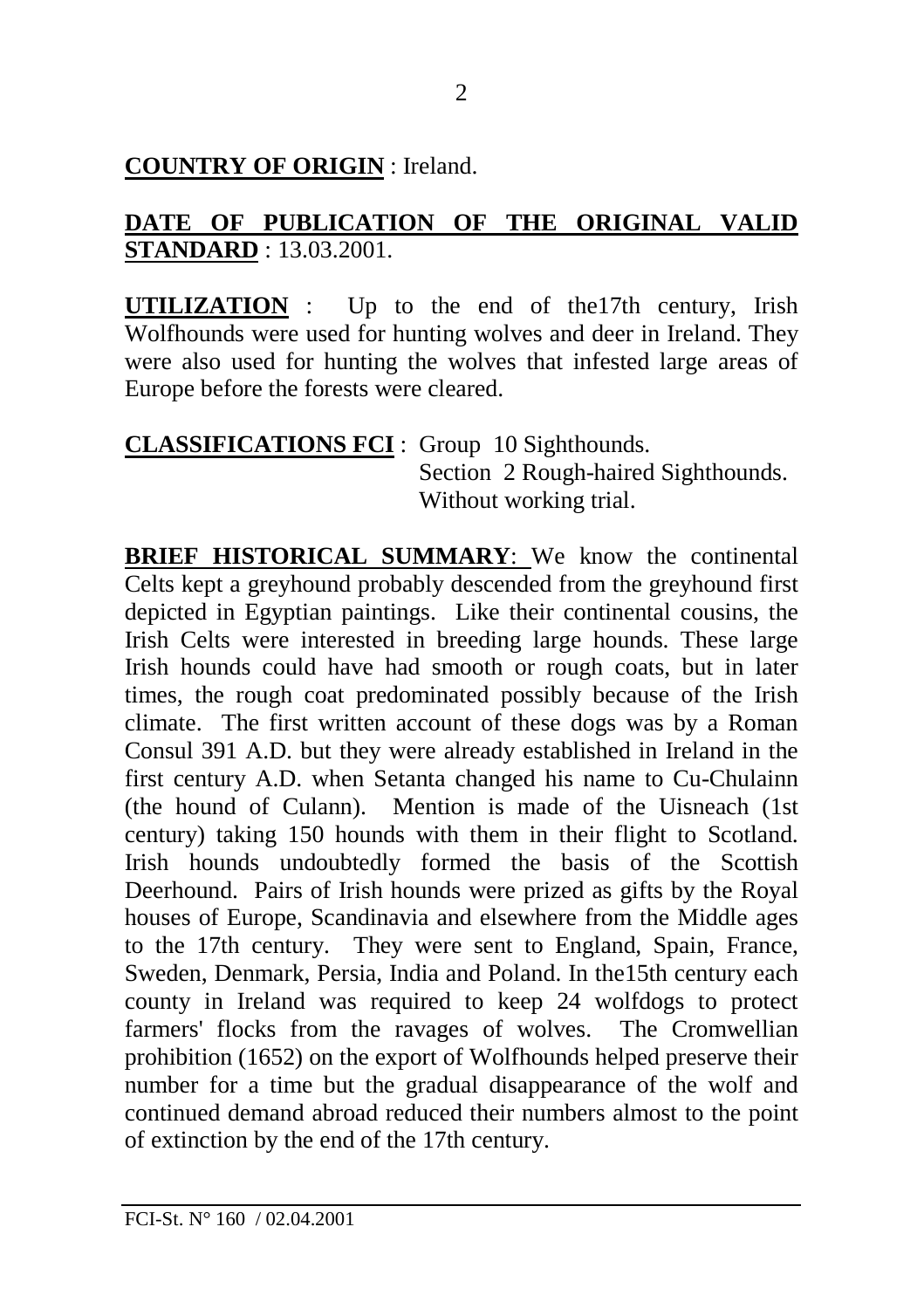The revival of interest in the breed accompanied the growth of Irish nationalism in the late  $19<sup>th</sup>$  century. The Irish Wolfhound became a living symbol of Irish culture and of the Celtic past. At this time, one determined enthusiast, Capt. G A Graham, set about obtaining some of the few remaining hounds of the Wolfhound type that could still be found in Ireland, and with the use of Deerhound blood and the occasional outcross of Borzoi and Great Dane, he eventually achieved a type of dog that bred true in every generation. The results were ultimately accepted as a legitimate revival of the breed. The Irish Kennel Club scheduled a class for Irish Wolfhounds at their show in April 1879, and a club was formed in 1885. The Irish Wolfhound now enjoys once again something of the reputation that it had in the Middle Ages. Wolfhounds are now owned and bred in fairly large numbers outside of Ireland.

**GENERAL APPEARANCE** : The Irish Wolfhound should not be quite so heavy or massive as the Great Dane*,* but more so than the Deerhound, which in general type he should otherwise resemble. Of great size and commanding appearance, very muscular, strongly though gracefully built, movements easy and active; head and neck carried high; the tail carried with an upward sweep with a slight curve towards the extremity.

Great size, including height at shoulder and proportionate length of body, is the desideratum to be aimed at, and it is desired to firmly establish a race that shall average 32 inches (81cm) to 34 inches (86cm) in dogs, showing the requisite power, activity, courage and symmetry.

**BEHAVIOUR AND TEMPERAMENT** : "Lambs at home, lions in the chase".

**HEAD** : Long and level, carried high; the frontal bones of the forehead very slightly raised and very little indentation between the eyes.

CRANIAL REGION: Skull : Not too broad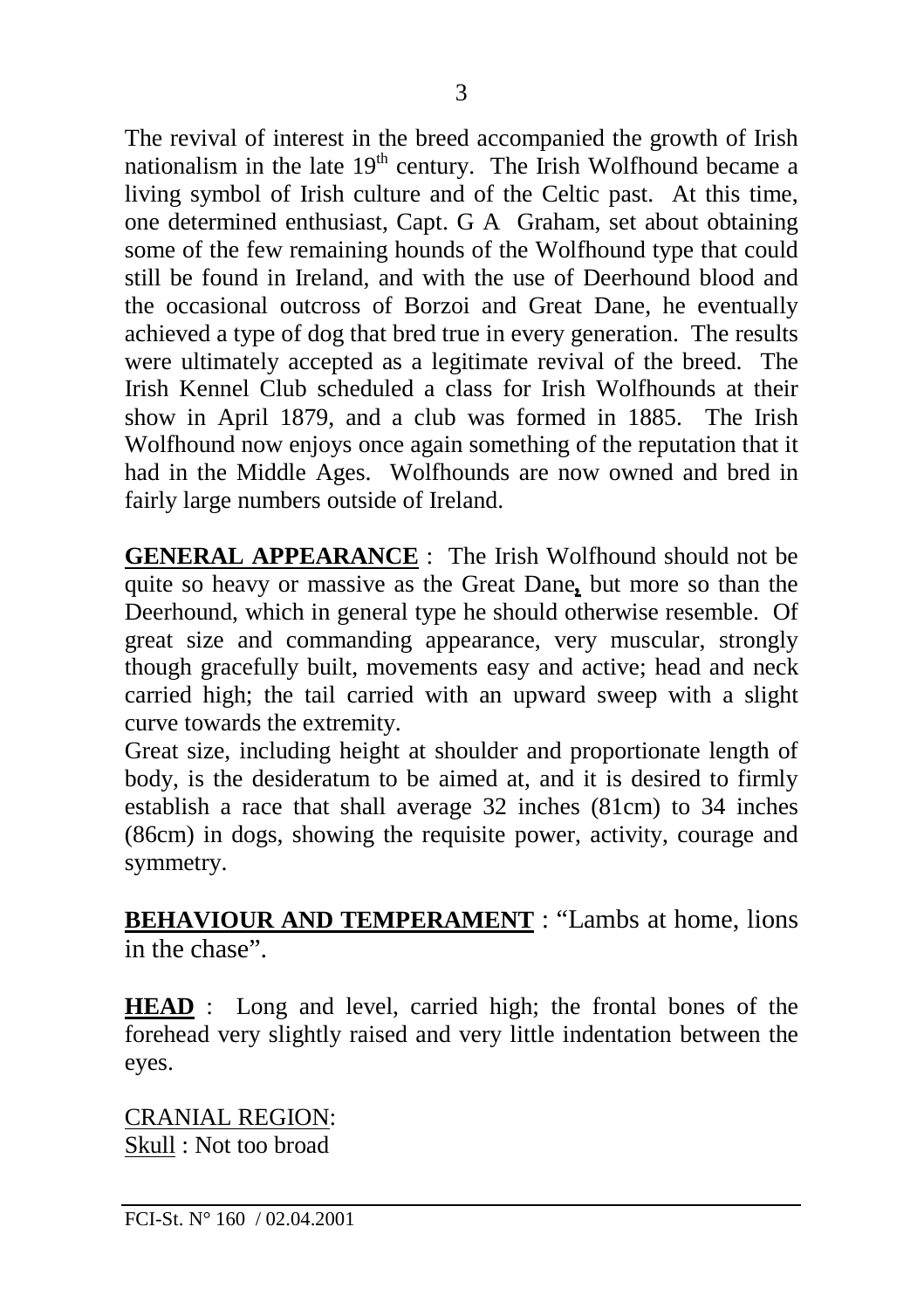FACIAL REGION

Muzzle : Long and moderately pointed. Teeth : Scissor bite ideal, level acceptable. Eyes : Dark. Ears : Small, rose ears (Greyhound like in carriage).

**NECK** : Rather long, very strong and muscular, well arched, without dewlap or loose skin about the throat.

**BODY** : Long, well ribbed up. Back : Rather long than short. Loins : Slightly arched Croup : Great breadth across hips Chest : Very deep, moderately broad, breast wide. Ribs : Well sprung Belly : Well drawn up.

**TAIL:** Long and slightly curved, of moderate thickness, and well covered with hair.

## **LIMBS**

## FOREQUARTERS :

Shoulders : Muscular, giving breadth of chest, set sloping. Elbows : Well under, neither turned inwards nor outwards. Forearm : Muscular, heavily boned, quite straight

HINDQUARTERS : Thighs : Long and muscular. Stifle : Nicely bent. Second thigh : Well muscled, long and strong. Hocks : Well let down and turning neither in nor out.

FEET : Moderately large and round, neither turned inward nor outwards. Toes, well arched and closed. Nails, very strong and curved.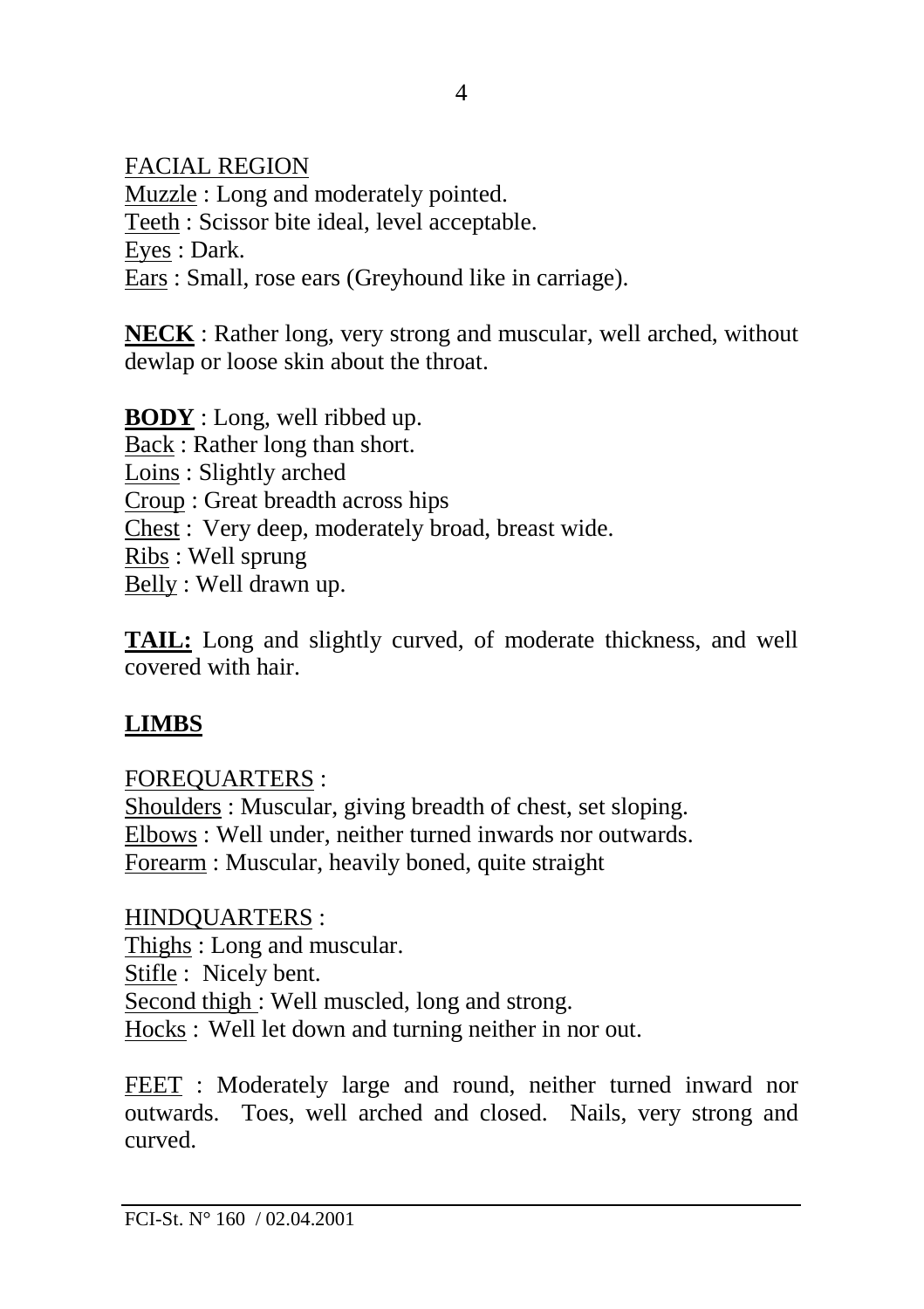### **GAIT / MOVEMENT** : Movements easy and active.

## **COAT**

HAIR : Rough and hard on body, legs and head; especially wiry. Hair over eyes and beard especially wiry.

COLOUR AND MARKINGS : The recognised colours are grey, brindle, red, black, pure white, fawn or any colour that appears in the Deerhound

## **SIZE AND WEIGHT** :

Desired height : averaging 32 inches (81cm) to 34 inches (86cm) in dogs. Minimum height : Dogs 31 inches (79 cm). Minimum weight : Dogs 120 pounds (54.5kg). Minimum height :Bitches 28 inches (71 cm). Minimum weight : Bitches 90 pounds (40.5 kg).

**FAULTS** : Any departure from the foregoing points should be considered a fault and the seriousness with which the fault should be regarded should be in exact proportion to its degree and its effect upon the health and welfare of the dog.

- Too light or too heavy a head.
- Too highly arched frontal bone.
- Crooked forelegs; weak pasterns.
- Weak hindquarters and a general want of muscle.
- Too short in body.
- Back sunken or hollow or quite straight.
- Large ears and hanging flat to the face.
- Twisted feet.
- Spreading toes.
- Short neck; full dewlap.
- Chest too narrow or too broad.
- Tail excessively curled.
- Nose of any colour other than black.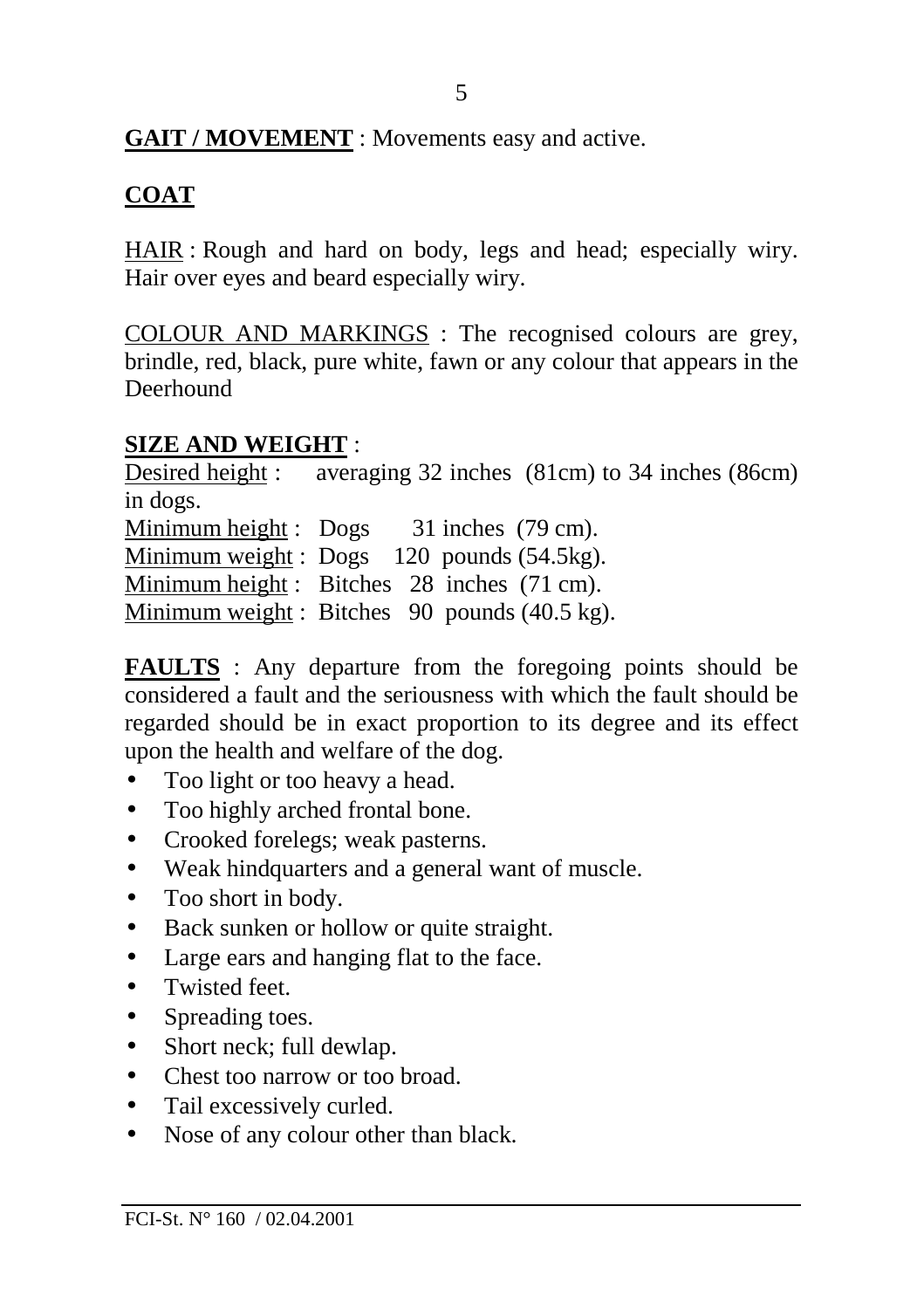- Lips of any colour other than black.
- Very light eyes. Pink or liver coloured eyelids.

## **DISQUALIFYING FAULTS:**

- Aggressive or overly shy dogs.
- Any dog clearly showing physical of behavioural abnormalities shall be disqualified.

## **N.B.:**

- Male animals should have two apparently normal testicles fully descended into the scrotum.
- Only functionally and clinically healthy dogs, with breed typical conformation should be used for breeding.